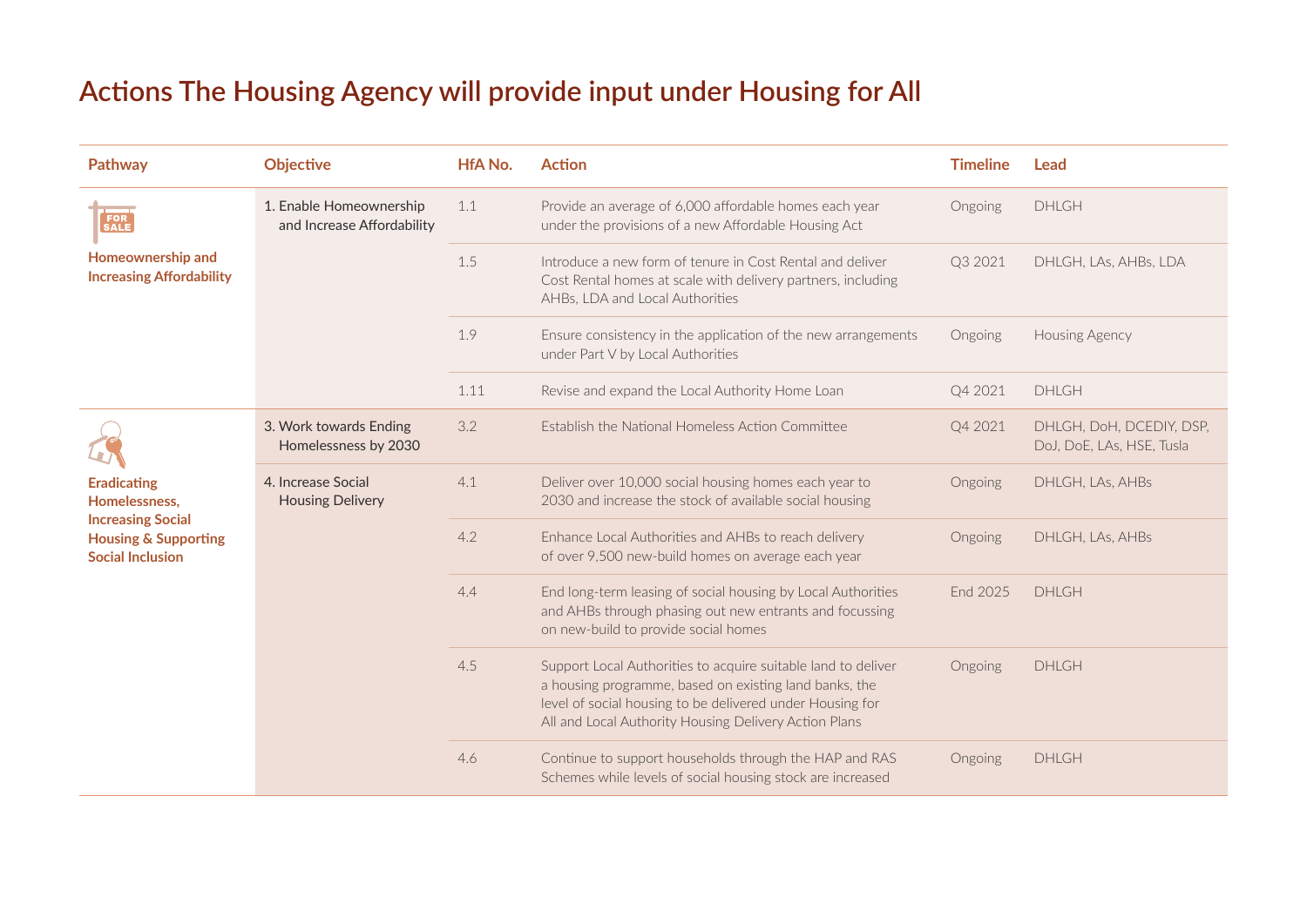| Pathway                                    | <b>Objective</b>                                                                              | <b>HfA No.</b> | <b>Action</b>                                                                                                                                                                                                                                                 | <b>Timeline</b> | Lead                                               |
|--------------------------------------------|-----------------------------------------------------------------------------------------------|----------------|---------------------------------------------------------------------------------------------------------------------------------------------------------------------------------------------------------------------------------------------------------------|-----------------|----------------------------------------------------|
|                                            |                                                                                               | 4.1            | Carry out a review of the structure and operation of CALF to<br>assess whether any refinements to the facility are required to<br>support delivery of social housing by the AHB sector across a<br>wider range of Local Authority areas                       | Q4 2022         | <b>DHLGH</b>                                       |
|                                            |                                                                                               | 4.11           | Review the operation of the Housing Agency Acquisitions Fund                                                                                                                                                                                                  | Q1 2022         | DHLGH                                              |
|                                            | 5. Reform the Social<br>Housing System and<br><b>Support Social Housing</b><br><b>Tenants</b> | 5.1            | Reform the differential rents system and introduce a national<br>scheme, which will standardise differential rents across the<br>country to ensure fairness                                                                                                   | Q1 2022         | <b>DHLGH</b>                                       |
|                                            |                                                                                               | 5.4            | Review income eligibility for social housing                                                                                                                                                                                                                  | Q4 2021         | <b>DHLGH</b>                                       |
|                                            | 6. Increase housing options<br>for Older People                                               | 6.1            | Continue to support the development of the Age Friendly<br>Homes portal and website, which promotes awareness of Age<br>Friendly housing                                                                                                                      | Ongoing         | DHLGH, DoH, Age Friendly,<br><b>Housing Agency</b> |
|                                            | 7. Increase and improve<br>housing options and<br>supports for people<br>with a disability    | 7.1            | Deliver a new National Housing Strategy for People with a Disability<br>(2022 - 2027) following stakeholder and public consultation<br>and with a range of actions which will detail co-ordination and<br>alignment of housing, health and community supports | Q4 2021         | DHLGH, DoH                                         |
|                                            |                                                                                               | 7.6            | Housing and Disability Steering Groups will report quarterly<br>on the implementation of their local strategic plans regarding<br>housing for people with a disability to the Chief Executive<br>and the Strategic Policy Committee                           | Q1 2022         | DHLGH, LAs                                         |
|                                            | 9. Provide housing and<br>supports to facilitate<br>community integration<br>for Refugees     | 9.2            | Local Authorities, the DHLGH and its agencies, including<br>The Housing Agency, will support DCEDIY as appropriate in<br>implementation of the provisions of the White Paper and IRPP<br>2020-2023                                                            | Ongoing         | DHLGH, Housing Agency,<br><b>DCEDIY</b>            |
| <b>Increasing</b><br><b>Housing Supply</b> | 15. Activate existing<br>planning permissions                                                 | 15.1           | Introduce the Croí Cónaithe (Cities) Fund to ensure that planning<br>permissions for apartments in high density areas already secured<br>by 2021 are activated by the end<br>of 2025 for build to sell                                                        | Q4 2021         | <b>DHGLH</b>                                       |